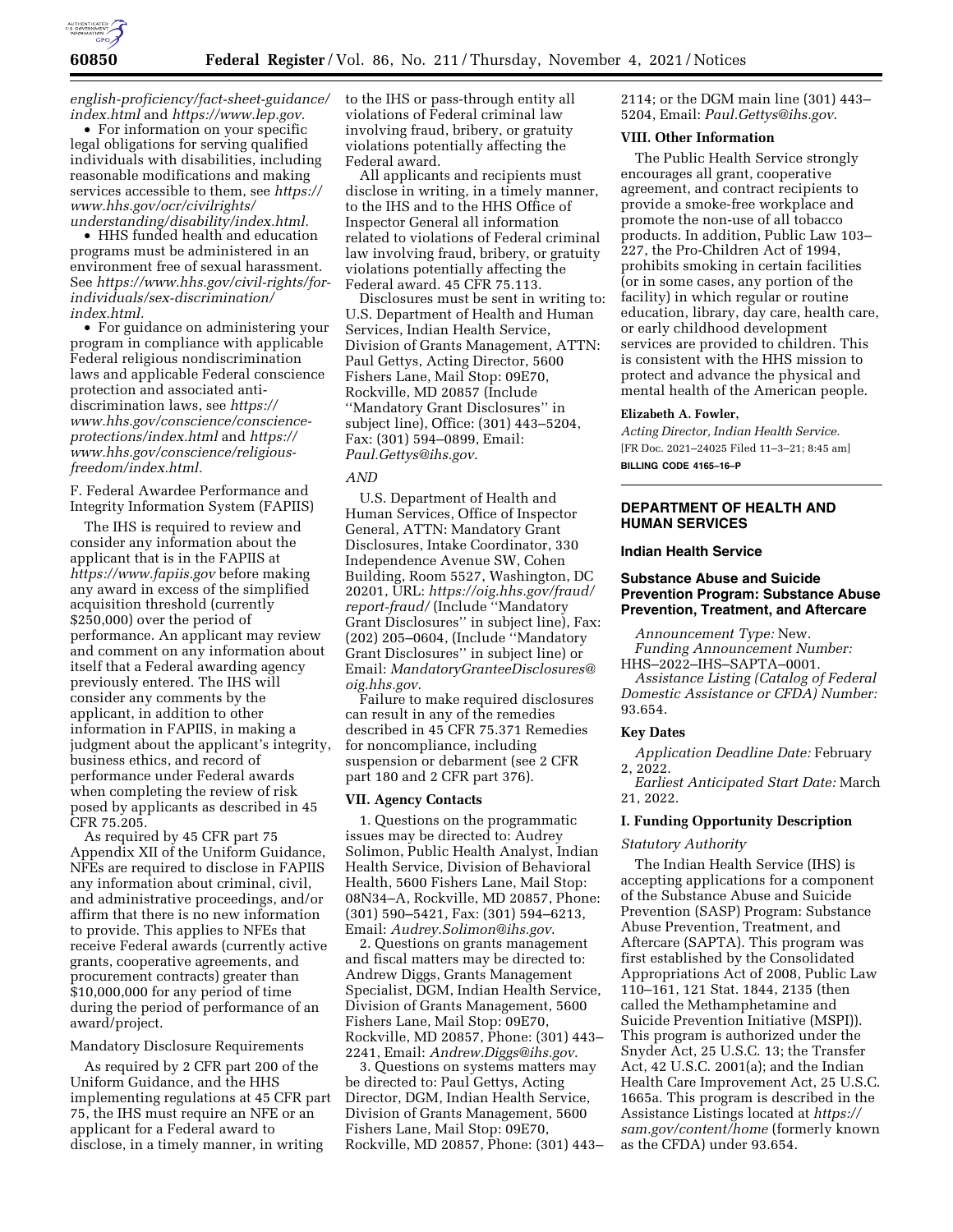### *Background*

The origin of this SASP SAPTA grant program began with the MSPI, conducted from September 2009– August 2015. In that nationally coordinated 6-year demonstration pilot project, the IHS funded 130 IHS, Tribal, and Urban Indian organizations (UIOs) and focused on providing methamphetamine and suicide prevention and intervention resources for Indian Country. The second phase of the funding cycle built on lessons learned from the MSPI pilot and was implemented from September 2015– September 2020 and funded 174 IHS, Tribal, and UIO projects. This phase of the SAPTA portion of the SASP Program will continue to build upon previous years' work, lessons learned and will continue to promote the use and development of evidence-based and practice-based models that represent culturally appropriate prevention and treatment approaches to substance use and suicide prevention from a community-driven context. For a complete listing of demonstration pilot and cohort one projects, please visit *[https://www.ihs.gov/sasp/pilotprojects](https://www.ihs.gov/sasp/pilotprojects20092014/) [20092014/](https://www.ihs.gov/sasp/pilotprojects20092014/)* and *[https://www.ihs.gov/](https://www.ihs.gov/sasp/fundedprojects/)  [sasp/fundedprojects/.](https://www.ihs.gov/sasp/fundedprojects/)* 

In previous years, awards were made from the same funding opportunity announcement with four distinct ''purpose areas.'' In order to provide program clarity and tracking of outcomes, the IHS is offering funding through separate notice of funding opportunity announcements for fiscal year (FY) 2022. This funding opportunity is focused on Substance Abuse Prevention, Treatment, and Aftercare. There will not be separate ''purpose areas'' for this funding opportunity.

### *Purpose*

The primary purpose of this program is to reduce the prevalence of substance abuse and decrease the overall use of addicting and illicit substances among American Indian and Alaska Native (AI/ AN) populations. Tribes can accomplish these goals by:

1. Improving care coordination;

2. Expanding behavioral health care services through the use of culturally appropriate evidence-based and practice-based models to address these issues; and

3. In addition to any proposed activities for the adult population, develop, or expand on activities for the Generation Indigenous (Gen-I) Initiative by implementing early intervention strategies for AI/AN youth at risk for substance abuse behavior.

*In alignment with the IHS 2019–2023 Strategic Plan Goal 1:* To ensure that comprehensive, culturally appropriate personal and public health services are available and accessible to AI/AN people, the SASP program is designed to ensure access to comprehensive, culturally appropriate services and promote quality programming to address substance abuse for AI/AN community members. The IHS supports Tribal efforts that include addressing substance abuse prevention, treatment, and aftercare from a community-driven context. The IHS encourages applicants to develop and submit a plan that emphasizes cross-system collaboration, the inclusion of family, youth, and community resources, and culturally appropriate approaches.

### *Required Activities*

The focus of this funding opportunity announcement is on the prevention, treatment, and aftercare for substance abuse among AI/AN populations.

The IHS is seeking applications that include the following required activities:

1. Foster coalitions and networks to improve care coordination:

a. Educate and train providers in the identification and care of substance abuse disorders with tools such as the Screening, Brief Intervention, and Referral to Treatment; the Alcohol, Smoking, and Substance Involvement Screening Test; the Addiction Severity Index; the Alcohol Use Disorders Identification Test; and traumainformed care.

b. Educate and train community members to recognize the signs of substance abuse to prevent the spread of addictive and illicit substances.

c. Increase community awareness of local behavioral health services.

d. Develop community response plans related to substance abuse prevention and treatment services.

e. Establish local health system policies and protocols to integrate, coordinate, and/or provide access to substance abuse prevention and intervention services in schools, courts, corrections/detention systems, and law enforcement agencies.

2. Expand available behavioral health care treatment services:

a. Identify the target population to include, but not be limited to Tribal youth.

b. Develop a strategic plan to address the health system organizational needs for substance abuse disorders.

c. Integrate behavioral health into the primary care setting for substance abuse prevention and screening to include the use, or expansion of telehealth and similar technologies.

d. Provide evidence-based substance abuse care for clients at risk for substance abuse disorders.

e. Provide access to culturally appropriate treatment services and resources.

f. Implement a trauma-informed approach and trauma-informed care treatment and services.

3. Improve the referral process: a. Increase the capacity of community members and service providers (*i.e.,*  primary care, schools, child welfare, criminal justice) to make appropriate referrals to behavioral health services and support systems related to substance abuse prevention, treatment, and aftercare.

b. Refer to cultural services and/or culturally appropriate substance abuse prevention, treatment, and aftercare services, including natural support systems.

4. In addition to any proposed activities for the adult population, develop, or expand on activities for the Gen-I Initiative by implementing culturally appropriate evidence-based and practice-based approaches to build resiliency, resistance, hardiness, empathy, promote positive development, and increase selfsufficiency behaviors among Native youth:

a. Implement evidence-based and practice-based interventions for substance abuse prevention for Native youth in the community.

b. Provide support services to Native youth and their families impacted by substance abuse.

c. Promote positive development and increase self-sufficiency of Native youth by providing culturally appropriate substance abuse prevention activities.

d. Promote family and community engagement in the planning and implementation of Native youth substance abuse prevention activities.

e. Provide school-based awareness/ education about substance abuse prevention, treatment, and aftercare services.

f. Support the development of Native youth peer-to-peer support and education programs.

g. Promote/support the development of a Tribal Youth Council to provide guidance/feedback on community substance abuse prevention planning and strategic planning.

5. Develop a formal plan/process to ensure the sustainability of the project activities beyond the grant life-cycle. (Note: Tribes that have developed a Tribal Action Plan (TAP) under the Indian Alcohol and Substance Abuse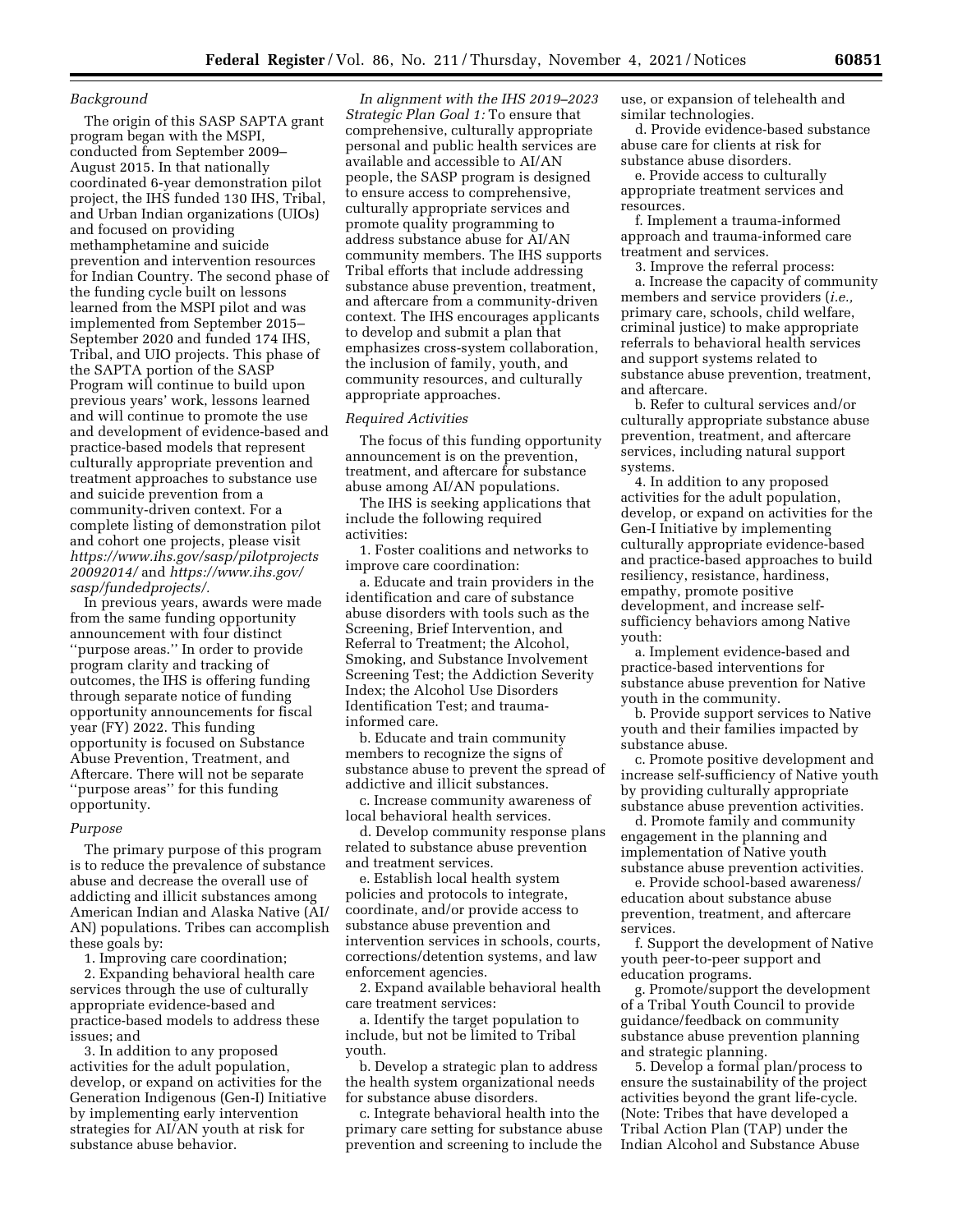Prevention and Treatment Act of 1986, as amended by the Tribal Law and Order Act of 2010, may use SASP program funds to build on, or supplement their TAP work.)

a. Develop a strategic plan to address long-term substance abuse prevention, treatment, and aftercare needs of the community.

b. Assess community and workforce needs and assets via a community and organization needs assessment and community resource asset mapping.

# **II. Award Information**

# *Funding Instrument—Grant*

# Estimated Funds Available

The total funding identified for FY 2022 is approximately \$14,000,000. Individual award amounts for the first budget year are anticipated to be between \$300,000 and \$400,000. The funding available for competing and subsequent continuation awards issued under this announcement is subject to the availability of appropriations and budgetary priorities of the Agency. The IHS is under no obligation to make awards that are selected for funding under this announcement.

### Anticipated Number of Awards

Approximately 35 awards will be issued under this program announcement. Up to five awards will be set aside for eligible UIOs.

## Period of Performance

The period of performance is for 5 years.

### **III. Eligibility Information**

### *1. Eligibility*

To be eligible for this new funding opportunity, applicants must be one of the following as defined by 25 U.S.C. 1603:

• A federally recognized Indian Tribe as defined by 25 U.S.C. 1603(14).

The term "Indian Tribe" means any Indian Tribe, band, nation, or other organized group or community, including any Alaska Native village or group, or regional or village corporation as defined in or established pursuant to the Alaska Native Claims Settlement Act (85 Stat. 688) [43 U.S.C. 1601 *et seq.*], which is recognized as eligible for the special programs and services provided by the United States to Indians because of their status as Indians.

• A Tribal organization as defined by 25 U.S.C. 1603(26). The term ''Tribal organization'' has the meaning given the term in section 4 of the Indian Self-Determination and Education Assistance Act (25 U.S.C. 5304(l)): ''Tribal organization'' means the

recognized governing body of any Indian Tribe; any legally established organization of Indians which is controlled, sanctioned, or chartered by such governing body or which is democratically elected by the adult members of the Indian community to be served by such organization and which includes the maximum participation of Indians in all phases of its activities: Provided that, in any case where a contract is let or grant made to an organization to perform services benefiting more than one Indian Tribe, the approval of each such Indian Tribe shall be a prerequisite to the letting or making of such contract or grant. Applicant shall submit letters of support and/or Tribal Resolutions from the Tribes to be served.

• An Urban Indian organization as defined by 25 U.S.C. 1603(29). The term ''Urban Indian organization'' means a nonprofit corporate body situated in an urban center, governed by an urban Indian controlled board of directors, and providing for the maximum participation of all interested Indian groups and individuals, which body is capable of legally cooperating with other public and private entities for the purpose of performing the activities described in 25 U.S.C. 1653(a). Applicants must provide proof of nonprofit status with the application, *e.g.,* 501(c)(3).

The program office will notify any applicants deemed ineligible.

*Note:* Please refer to Section IV.2 (Application and Submission Information/Subsection 2, Content and Form of Application Submission) for additional proof of applicant status documents required, such as Tribal Resolutions, proof of nonprofit status, etc.

## *2. Cost Sharing or Matching*

The IHS does not require matching funds or cost sharing for grants or cooperative agreements.

### *3. Other Requirements*

Applications with budget requests that exceed the highest dollar amount outlined under Section II Award Information, Estimated Funds Available, or exceed the period of performance outlined under Section II Award Information, Period of Performance, are considered not responsive and will not be reviewed. The Division of Grants Management (DGM) will notify the applicant.

Additional Required Documentation Tribal Resolution

The DGM must receive an official, signed Tribal Resolution prior to issuing

a Notice of Award (NoA) to any applicant selected for funding. An Indian Tribe or Tribal organization that is proposing a project affecting another Indian Tribe must include resolutions from all affected Tribes to be served. However, if an official, signed Tribal Resolution cannot be submitted with the application prior to the application deadline date, a draft Tribal Resolution must be submitted with the application by the deadline date in order for the application to be considered complete and eligible for review. The draft Tribal Resolution is not in lieu of the required signed resolution but is acceptable until a signed resolution is received. If an application without a signed Tribal Resolution is selected for funding, the applicant will be contacted by the Grants Management Specialist (GMS) listed in this funding announcement and given 90 days to submit an official, signed Tribal Resolution to the GMS. If the signed Tribal Resolution is not received within 90 days, the award will be forfeited.

Tribes organized with a governing structure other than a Tribal council may submit an equivalent document commensurate with their governing organization.

#### Proof of Nonprofit Status

Organizations claiming nonprofit status must submit a current copy of the 501(c)(3) Certificate with the application.

### **IV. Application and Submission Information**

## *1. Obtaining Application Materials*

The application package and detailed instructions for this announcement are available at *[https://www.Grants.gov.](https://www.Grants.gov)* 

Please direct questions regarding the application process to Mr. Paul Gettys at (301) 443–2114 or (301) 443–5204.

## *2. Content and Form Application Submission*

Mandatory documents for all applicants include:

• Abstract (one page) summarizing the project.

• Application forms:

1. SF–424, Application for Federal Assistance.

2. SF–424A, Budget Information— Non-Construction Programs.

3. SF–424B, Assurances—Non-Construction Programs.

• Project Narrative (not to exceed 15 pages). See Section IV.2.A, Project

Narrative for instructions.

1. Background information on the organization.

2. Proposed scope of work, objectives, and activities that provide a description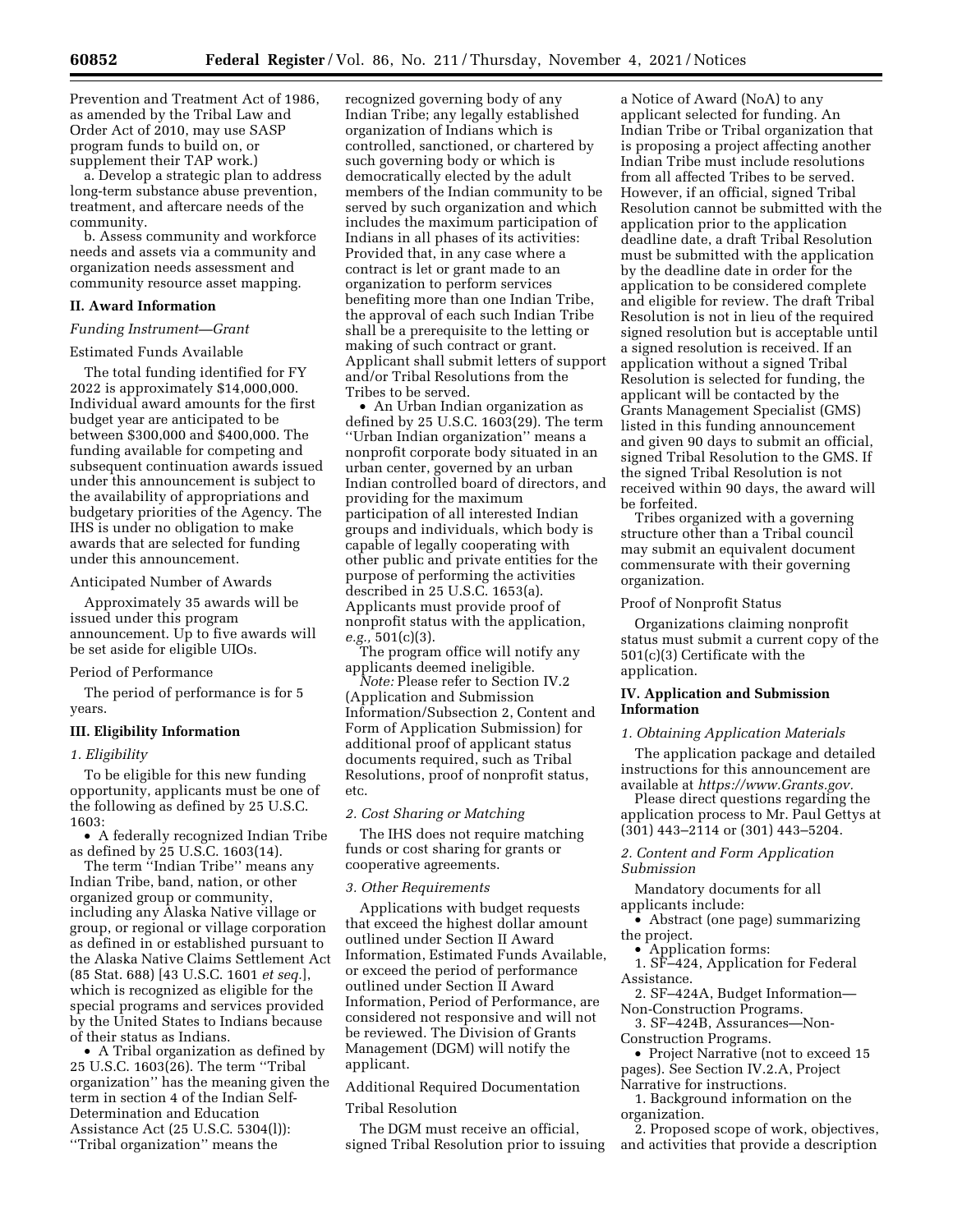of what the applicant plans to accomplish.

• Timeline (one page).

• Budget Justification and Narrative (not to exceed four pages). See Section IV.2.B, Budget Narrative for instructions.

• Tribal Resolution or Tribal Letter of Support (only required for Tribes and Tribal organizations).

• Letter(s) of Commitment:

1. Local Organizational Partners;

2. Community Partners;

3. For Tribal organizations: from the board of directors (or relevant equivalent);

4. For UIOs: From the board of directors (or relevant equivalent).

• 501(c)(3) Certificate (if applicable). • Biographical sketches for all key personnel (*e.g.,* project director, project

coordinator, grants coordinator, etc.) (not to exceed one page each).

• Contractor/consultant qualifications and scope of work.

• Disclosure of Lobbying Activities (SF–LLL), if applicant conducts reportable lobbying.

• Certification Regarding Lobbying (GG-Lobbying Form).

• Copy of current Negotiated Indirect Cost rate (IDC) agreement (required in order to receive IDC).

• Documentation of current Office of Management and Budget (OMB) Financial Audit (if applicable).

Acceptable forms of documentation include:

1. Email confirmation from Federal Audit Clearinghouse (FAC) that audits were submitted; or

2. Face sheets from audit reports. Applicants can find these on the FAC website at *[https://harvester.census.gov/](https://harvester.census.gov/facdissem/Main.aspx) [facdissem/Main.aspx.](https://harvester.census.gov/facdissem/Main.aspx)* 

#### Public Policy Requirements

All Federal public policies apply to IHS grants and cooperative agreements. Pursuant to 45 CFR 80.3(d), an individual shall not be deemed subjected to discrimination by reason of their exclusion from benefits limited by Federal law to individuals eligible for benefits and services from the IHS. See *[https://www.hhs.gov/grants/grants/](https://www.hhs.gov/grants/grants/grants-policies-regulations/index.html)  [grants-policies-regulations/index.html.](https://www.hhs.gov/grants/grants/grants-policies-regulations/index.html)* 

Requirements for Project and Budget Narratives

### A. Project Narrative

This narrative should be a separate document that is no more than 15 pages and must: (1) Have consecutively numbered pages; (2) use black font 12 points or larger; (3) be single-spaced; and (4) be formatted to fit standard letter paper ( $8\frac{1}{2} \times 11$  inches).

Be sure to succinctly answer all questions listed under the evaluation criteria (refer to Section V.1, Evaluation Criteria) and place all responses and required information in the correct section noted below or they will not be considered or scored. If the narrative exceeds the page limit, the application will be considered not responsive and will not be reviewed. The 15-page limit for the narrative does not include the standard forms, Tribal Resolutions, budget, budget justification and narrative, and/or other items.

There are three parts to the narrative: Part 1—Program Planning; Part 2— Program Data Collection and Evaluation; and Part 3—Program Accomplishments Report. See below for additional details about what must be included in the narrative. The page limits below are for each narrative and budget submitted.

Part 1: Program Planning (Limit—10 Pages)

Describe the scope of work the Tribe, Tribal organization, or UIO by clearly and concisely outlining the following required components:

1. Goals and Objectives. Reference all required objectives.

2. Project Activities. Link your project activities to your outlined goals and objectives.

3. Organization Capacity and Staffing/ Administration. State your organization's current capacity to implement and manage this award (*i.e.,*  current staffing, facilities, information systems, and experience with previous similar projects).

Part 2: Program Data Collection and Evaluation (Limit—3 Pages)

Based on the required objectives, describe how the Tribe, Tribal organization, or UIO plans to collect data for the proposed project and activities. Identify any type(s) of evaluation(s) that will be used and how you will collaborate with partners (*i.e.,*  Tribal Epidemiology Center (TEC)) to complete any evaluation efforts or data collection. Funded projects are encouraged to coordinate data collection efforts with their TEC or Urban Epidemiology Center (for urban awardees) and should describe their plan for coordination and collaboration with the TEC.

### Part 3: Program Accomplishments Report (Limit—2 Pages)

Describe the Tribe, Tribal organization, or UIO's significant program activities and achievements/ accomplishments over the past 5 years associated with substance abuse prevention, treatment, and aftercare

activities. Provide success stories, data, or other examples of how other funded projects/programs made an impact in your community to address substance abuse. If applicable, provide justification for lack of progress of previous efforts.

#### B. Budget Narrative (Limit—4 Pages)

Provide a budget narrative that explains the amounts requested for each line item of the budget from the SF– 424A (Budget Information for Non-Construction Programs). The budget narrative can include a more detailed spreadsheet than is provided by the SF– 424A. The budget narrative should specifically describe how each item will support the achievement of proposed objectives. Be very careful about showing how each item in the ''Other'' category is justified. For subsequent budget years (see Multi-Year Project Requirements in Section V.1, Application Review Information, Evaluation Criteria), the narrative should highlight the changes from the first year or clearly indicate that there are no substantive budget changes during the period of performance. Do NOT use the budget narrative to expand the project narrative.

The SASP program proposal template and associated templates for the timeline chart, biographical sketch, budget and budget narrative/ justification, can be located and downloaded at the SASP program website at *[https://www.ihs.gov/sasp/](https://www.ihs.gov/sasp/newsannouncements/)  [newsannouncements/.](https://www.ihs.gov/sasp/newsannouncements/)* 

## 3. Submission Dates and Times

Applications must be submitted through *Grants.gov* by 11:59 p.m. Eastern Time on the Application Deadline Date. Any application received after the application deadline will not be accepted for review. *Grants.gov* will notify the applicant via email if the application is rejected.

If technical challenges arise and assistance is required with the application process, contact *Grants.gov*  Customer Support (see contact information at *<https://www.grants.gov>*). If problems persist, contact Mr. Paul Gettys (*[Paul.Gettys@ihs.gov](mailto:Paul.Gettys@ihs.gov)*), Acting Director, DGM, by telephone at (301) 443–2114 or (301) 443–5204. Please be sure to contact Mr. Gettys at least ten days prior to the application deadline. Please do not contact the DGM until you have received a *Grants.gov* tracking number. In the event you are not able to obtain a tracking number, call the DGM as soon as possible.

The IHS will not acknowledge receipt of applications.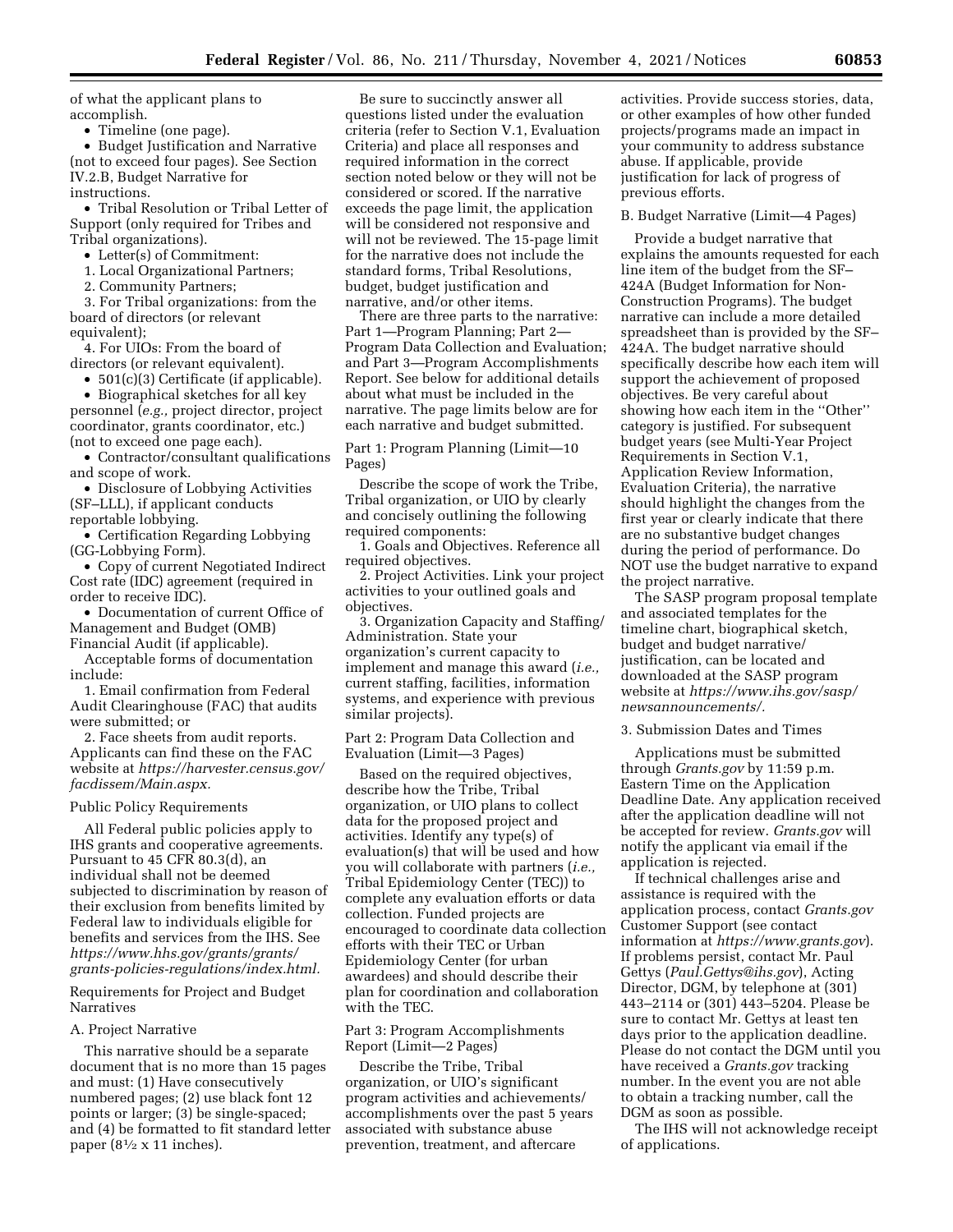### 4. Intergovernmental Review

Executive Order 12372 requiring intergovernmental review is not applicable to this program.

## 5. Funding Restrictions

• Pre-award costs are allowable up to 90 days before the start date of the award provided the costs are otherwise allowable if awarded. Pre-award costs are incurred at the risk of the applicant.

• The available funds are inclusive of direct and indirect costs.

• Only one grant will be awarded per applicant.

• The purchase of food (*i.e.,* as supplies, for meetings or events, etc.) is not an allowable cost with this grant funding and should not be included in the budget/budget justification.

## 6. Electronic Submission Requirements

All applications must be submitted via *Grants.gov*. Please use the *[https://](https://www.Grants.gov) [www.Grants.gov](https://www.Grants.gov)* website to submit an application. Find the application by selecting the ''Search Grants'' link on the homepage. Follow the instructions for submitting an application under the Package tab. No other method of application submission is acceptable.

If the applicant cannot submit an application through *Grants.gov*, a waiver must be requested. Prior approval must be requested and obtained from Mr. Paul Gettys, Acting Director, DGM. A written waiver request must be sent to *[GrantsPolicy@ihs.gov](mailto:GrantsPolicy@ihs.gov)*  with a copy to *[Paul.Gettys@ihs.gov.](mailto:Paul.Gettys@ihs.gov)* The waiver request must: (1) Be documented in writing (emails are acceptable) before submitting an application by some other method; and (2) include clear justification for the need to deviate from the required application submission process.

Once the waiver request has been approved, the applicant will receive a confirmation of approval email containing submission instructions. A copy of the written approval must be included with the application that is submitted to the DGM. Applications that are submitted without a copy of the signed waiver from the Acting Director of the DGM will not be reviewed. The Grants Management Officer of the DGM will notify the applicant via email of this decision. Applications submitted under waiver must be received by the DGM no later than 5:00 p.m. Eastern Time on the Application Deadline Date. Late applications will not be accepted for processing. Applicants that do not register for both the System for Award Management (SAM) and *Grants.gov*  and/or fail to request timely assistance with technical issues will not be

considered for a waiver to submit an application via alternative method. Please be aware of the following:

• Please search for the application package in *<https://www.Grants.gov>* by entering the Assistance Listing (CFDA) number or the Funding Opportunity Number. Both numbers are located in

the header of this announcement. • If you experience technical challenges while submitting your application, please contact *Grants.gov*  Customer Support (see contact information at *<https://www.grants.gov>*).

• Upon contacting *Grants.gov*, obtain a tracking number as proof of contact. The tracking number is helpful if there are technical issues that cannot be resolved and a waiver from the agency must be obtained.

• Applicants are strongly encouraged not to wait until the deadline date to begin the application process through *Grants.gov* as the registration process for SAM and *Grants.gov* could take up to 20 working days.

• Please follow the instructions on *Grants.gov* to include additional documentation that may be requested by this funding announcement.

• Applicants must comply with any page limits described in this funding announcement.

• After submitting the application, the applicant will receive an automatic acknowledgment from *Grants.gov* that contains a *Grants.gov* tracking number. The IHS will not notify the applicant that the application has been received.

Dun and Bradstreet (D&B) Data Universal Numbering System (DUNS)

Applicants and grantee organizations are required to obtain a DUNS number and maintain an active registration in the SAM database. The DUNS number is a unique 9-digit identification number provided by D&B that uniquely identifies each entity. The DUNS number is site specific; therefore, each distinct performance site may be assigned a DUNS number. Obtaining a DUNS number is easy, and there is no charge. To obtain a DUNS number, please access the request service through *[https://fedgov.dnb.com/](https://fedgov.dnb.com/webform)  [webform,](https://fedgov.dnb.com/webform)* or call (866) 705–5711.

The Federal Funding Accountability and Transparency Act of 2006, as amended (''Transparency Act''), requires all HHS recipients to report information on sub-awards. Accordingly, all IHS grantees must notify potential first-tier sub-recipients that no entity may receive a first-tier sub-award unless the entity has provided its DUNS number to the prime grantee organization. This requirement ensures the use of a universal identifier

to enhance the quality of information available to the public pursuant to the Transparency Act.

### System for Award Management (SAM)

Organizations that are not registered with SAM must have a DUNS number first, then access the SAM online registration through the SAM home page at *<https://sam.gov>* (U.S. organizations will also need to provide an Employer Identification Number from the Internal Revenue Service that may take an additional 2–5 weeks to become active). Please see SAM.gov for details on the registration process and timeline. Registration with the SAM is free of charge, but can take several weeks to process. Applicants may register online at *[https://sam.gov.](https://sam.gov)* 

Additional information on implementing the Transparency Act, including the specific requirements for DUNS and SAM, are available on the DGM Grants Management, Policy Topics web page at *[https://www.ihs.gov/dgm/](https://www.ihs.gov/dgm/policytopics/) [policytopics/.](https://www.ihs.gov/dgm/policytopics/)* 

## **V. Application Review Information**

Possible points assigned to each section are noted in parentheses. The project narrative and budget narrative should include only the first year of activities; information for multi-year projects should be included as a separate document. See ''Multi-year Project Requirements'' at the end of this section for more information. The project narrative should be written in a manner that is clear to outside reviewers unfamiliar with prior related activities of the applicant. It should be well organized, succinct, and contain all information necessary for reviewers to fully understand the project. Attachments requested in the criteria do not count toward the page limit for the narratives. Points will be assigned to each evaluation criteria adding up to a total of 100 possible points. Points are assigned as follows:

#### *1. Evaluation Criteria*

### A. Statement of Need (20 Points)

1. Describe the history and current situation in the applicant's Tribal community (''community'' means the applicant's Tribe, village, Tribal organization, or consortium of Tribes or Tribal organizations). Provide facts and evidence that support the need for the project and establishes that the Tribe, Tribal organization, or UIO understands the problems and can reasonably address them.

2. Provide background information on the Tribe, Tribal organization, or UIO.

3. Identify the proposed catchment area and provide demographic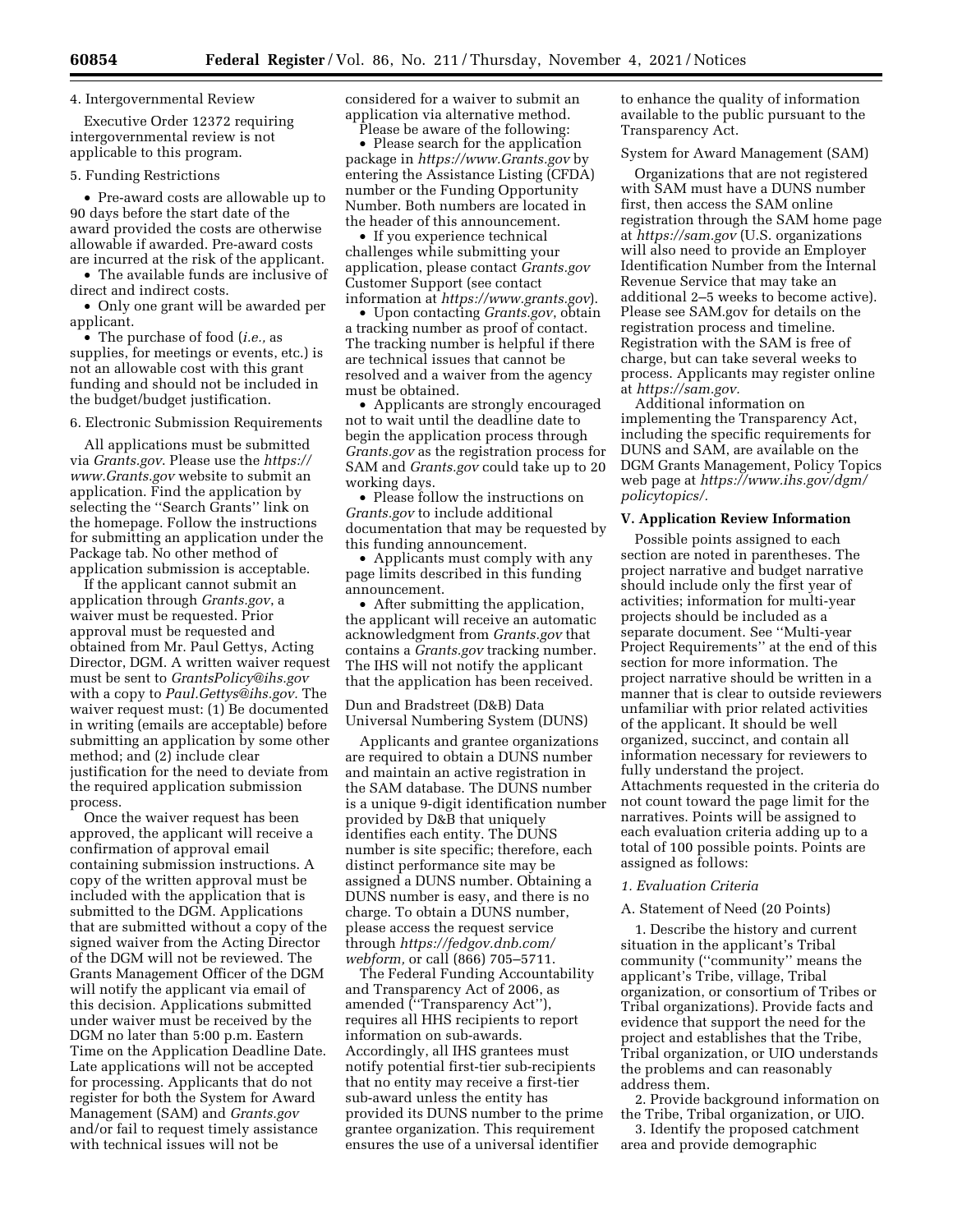information on the population(s) to receive services through the targeted systems or agencies, *e.g.,* race, ethnicity, federally recognized Tribe, language, age, socioeconomic status, sexual identity (sexual orientation, gender identity), and other relevant factors, such as literacy. Describe the stakeholders and resources in the catchment area that can help implement the needed infrastructure development.

4. Based on the information and/or data currently available, document the prevalence of substance abuse rates. Examples of data sources for the quantitative data are local epidemiologic data (*e.g.,* TECs, IHS Area Offices), state data (*e.g.,* from state needs assessments, state health reports), and/ or national data (*e.g.,* Substance Abuse and Mental Health Services Administration's (SAMHSA) National Survey on Drug Use and Health, Centers for Disease Control and Prevention National Center for Health Statistics reports, and U.S. Census). This list is not exhaustive; applicants may submit other valid data, as appropriate for the applicant's proposed project.

5. Based on the information and/or data currently available, document the need for an enhanced infrastructure to increase the capacity to implement, sustain, and improve effective behavioral health services in the proposed catchment area that is consistent with the purpose of this funding opportunity announcement. Based on available data, describe the service gaps and other problems related to the need for infrastructure development. Identify the source of the data. Documentation of need may come from a variety of qualitative and quantitative sources such as organizational quality improvement measures, internal audits of services and programs, or other previous program reviews and assessments.

6. Describe the existing behavioral health service gaps, barriers, and other systemic challenges related to the need for planning and infrastructure development and coordination of substance abuse prevention, treatment, and aftercare services.

7. Describe potential project partners and community resources in the catchment area that can participate in the planning process and infrastructure development.

8. Affirm the goals of the project are consistent with priorities of the Tribal government or board of directors and that the governing body is in support of this application.

B. Project Goals, Objectives, Activities, and Approach (35 Points)

*Evidence-Based Practices, Practice-Based Evidence, Promising Practices, and Local Efforts:* The IHS strongly emphasizes the use of data and evidence in policymaking and program development and implementation in developing and implementing Tribal and/or culturally appropriate substance abuse prevention, treatment, and aftercare, as well as early intervention strategies. Applicants are required to identify one or more evidence-based practice, practice-based evidence, best or promising practice, and/or local effort that they plan to implement in the project narrative section of their application. The SASP program website (*<https://www.ihs.gov/sasp/>*) is one resource that applicants may use to find information to build on the foundation of prior projects' substance abuse prevention and treatment efforts.

The IHS recognizes the limited range of formally evaluated evidence-based practices for substance abuse prevention, treatment, and aftercare efforts that have been developed specifically for the AI/AN population. In addition to formally evaluated practices, evidence for other practices allowed in this grant program may include unpublished studies, preliminary evaluation results, clinical (or other professional association) guidelines, findings from focus groups with community members, local community surveys, and so on. Each applicant is required to:

• Document the evidence that the practice(s) you have chosen is appropriate for the outcomes you want to achieve;

• Explain how the practice you have chosen meets the three goals stated in the Purpose section of this announcement;

• Describe any modifications/ adaptations you will need to make to your proposed practice(s) to meet the goals of your project and why you believe the changes will improve the outcomes; and

• Discuss training needs or plans for training to successfully implement the proposed evidence-based practice(s).

1. Clearly and concisely describe the purpose of the proposed project, including goals and objectives and how they are linked. Describe how the achievement of goals will increase system capacity to support the goals and required activities identified in Section I.

2. Clearly and concisely describe how the proposed project activities are related to the proposed project's goals

and objectives. Describe how the project activities will increase the capacity of the identified community to plan, improve and sustain the coordination of a collaborative behavioral health and wellness service system to address substance abuse.

3. Discuss how the proposed approach addresses the local language, concepts, attitudes, norms, and values about substance abuse.

4. Describe how the proposed project will address issues of diversity within the population of focus including age, race, gender, ethnicity, culture/cultural identity, language, sexual orientation, disability, and literacy.

5. Describe how members of the community (including youth and families that may receive services) will be involved in the planning, implementation, data collection, and evaluation of the project.

6. Describe how the efforts of the proposed project will be coordinated with any other related Federal grants or programs funded through the IHS, SAMHSA, Bureau of Indian Affairs, or other Federal agencies.

7. Provide a timeline chart depicting a realistic timeline for the project period showing key activities, milestones, and responsible staff. These key activities should include the required activities identified in Section I.

8. Identify any other organization(s) that will participate in the proposed project. Describe their roles and responsibilities and demonstrate their commitment to the project.

C. Organizational Capabilities, Key Personnel, and Qualifications (15 Points)

1. Describe the management capability and experience of the applicant Tribe, Tribal organization, or UIO and other participating organizations in administering and sustaining results of similar grants and projects.

2. Describe significant program activities and achievements or accomplishments over the past 5 years associated with substance abuse prevention, treatment, and aftercare.

3. Describe the applicant Tribe, Tribal organization, or UIO experience and capacity to provide and sustain culturally appropriate/competent services to the community and specific populations of focus.

4. Describe the resources available for the proposed project (*e.g.,* facilities, equipment, information technology systems, and financial management systems).

5. Describe how project continuity will be maintained if/when there is a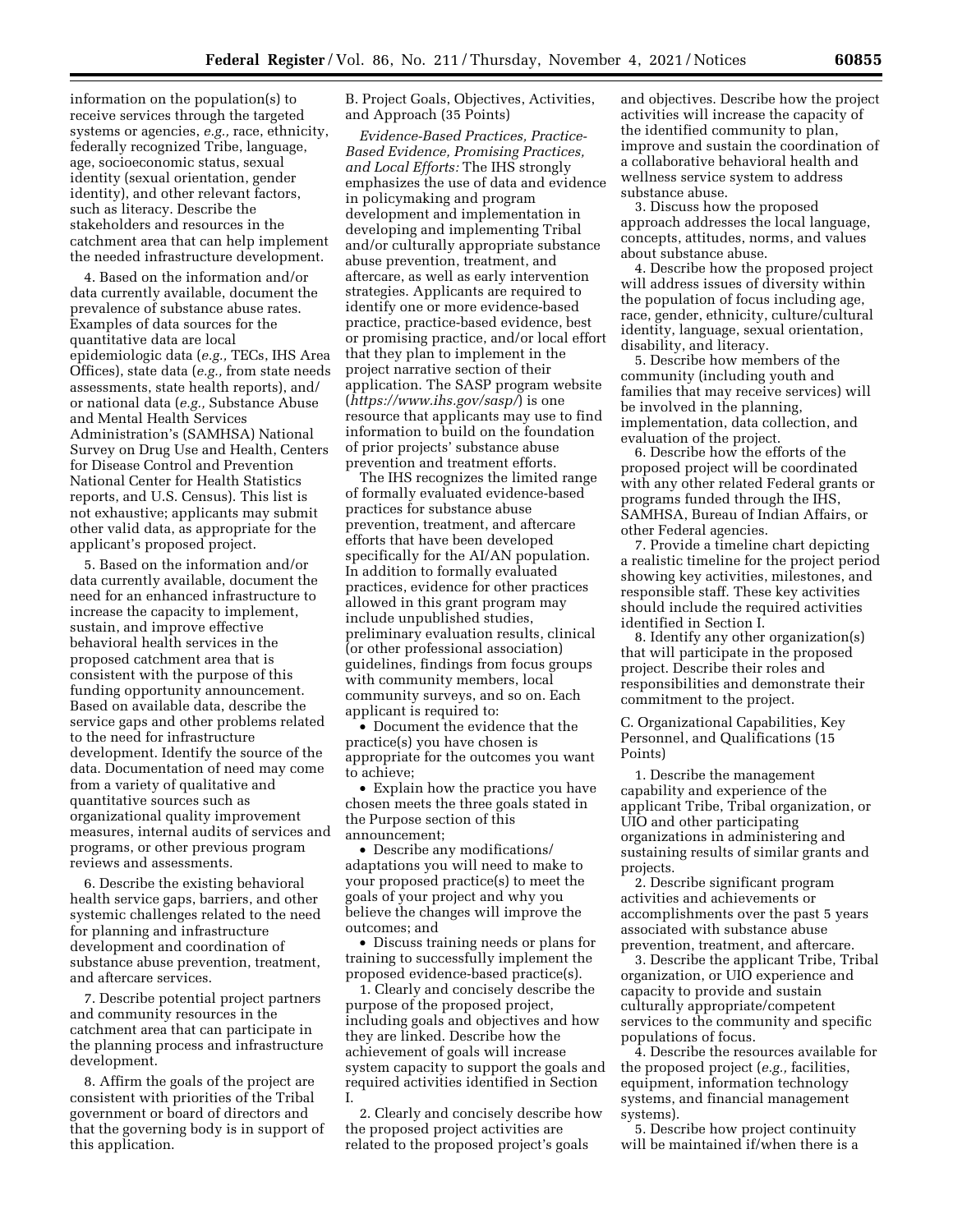change in the operational environment (*e.g.,* staff turnover, change in project leadership, change in elected officials) to ensure project stability and implementation of activities and goals over the life of the grant.

6. Provide a complete list of staff positions anticipated for the project, including the Project Director, Project Coordinator, and other key personnel, showing the role of each and their level of effort and qualifications.

7. For key staff currently on board, include a biographical sketch for the Project Director, Project Coordinator, or other key positions as attachments to the project proposal/application. Do not include any of the following in the biographical sketch:

■ Personally Identifiable Information (*i.e.,* SSN, home address, etc.);

■ Resumes; or<br>■ Curriculum '

 $\blacksquare$  Curriculum Vitae.

D. Program Evaluation (Data Collection & Reporting) (20 Points)

1. Describe the applicant's plan for data collection and document the applicant's ability to ensure accurate data tracking and meeting required reporting requirements/deadlines.

2. Provide a clear, specific plan for how data related to project will be collected, managed, analyzed, and reported.

3. Describe any type(s) of evaluation(s) that will be used to assess the project during the grant life cycle.

4. Explain how you will collaborate with partners (*i.e.,* TEC) to complete any evaluation efforts or data collection.

E. Budget and Budget Justification (10 Points)

1. The applicant is required to include a line item budget for all expenditures identifying reasonable and allowable costs necessary to accomplish the goals and objectives as outlined in the project narrative for project year one only. The budget expenditures should correlate with the scope of work described in the project narrative for the first project year expenses only.

2. The applicant must provide a narrative justification of the budget line items, as well as a description of existing resources and other support the applicant expects to receive for the proposed project. Other support is defined as funds or resources, whether Federal, non-Federal, or institutional, in direct support of activities through fellowships, gifts, prizes, in-kind contributions, or non-Federal means. (This should correspond to Item #18 on the applicant's SF–424, Estimated Funding, and SF–424A Budget

Information, Section C Non-Federal resources.)

3. Provide a narrative justification supporting the development or continued collaboration with other partners regarding the proposed activities to be implemented.

4. Depending on the availability of funds, the IHS may host annual meetings to provide in-depth training and technical assistance to awardees. In order to help establish critical mass of community and staff members who are informed and committed to implement the project, awardees should plan to send a minimum of three people (including the Project Director/Project Coordinator) to one meeting of all awardees in each year of the grant. At these meetings, awardees will receive training related to grant objectives, discuss success and challenges in implementation of the program, present the results of their projects, and receive other technical assistance from IHS staff and/or contractors. Each meeting may be up to 3 days. The locations will be determined at a later date, but applicants should estimate costs for Denver, Colorado as a potential site that is accessible to most of ''Indian Country'' and attendance is strongly encouraged. The Division of Behavioral Health (DBH) may determine that a virtual meeting(s) may be an option, if Federal government travel restrictions are in place, or if funding is not available to support an in-person meeting.

Multi-Year Project Requirements

Applications must include a brief project narrative and budget (one additional page per year) addressing the developmental plans for each additional year of the project. This attachment will not count as part of the project narrative or the budget narrative.

Additional documents can be uploaded as Other Attachments in *Grants.gov*.

These can include:

• Work plan, logic model, and/or timeline for proposed objectives.

• Position descriptions for key staff (*i.e.,* Project Director, Project Coordinator).

• Consultant or contractor proposed scope of work and letter of commitment (if applicable).

• Current Indirect Cost Rate Agreement.

• Organizational chart.

• Map of area identifying project location(s).

• Additional documents to support narrative (*i.e.,* data tables, key news articles, etc.).

• Advisory board(s) description (membership, roles and functions, and frequency of meetings).

### *2. Review and Selection*

Each application will be prescreened for eligibility and completeness as outlined in the funding announcement. Applications that meet the eligibility criteria shall be reviewed for merit by the Objective Review Committee (ORC) based on evaluation criteria. Incomplete applications and applications that are not responsive to the administrative thresholds (budget limit, project period limit) will not be referred to the ORC and will not be funded. The applicant will be notified of this determination.

Applicants must address all program requirements and provide all required documentation.

# *3. Notifications of Disposition*

All applicants will receive an Executive Summary Statement from the IHS DBH within 30 days of the conclusion of the ORC outlining the strengths and weaknesses of their application. The summary statement will be sent to the Authorizing Official identified on the face page (SF–424) of the application.

A. Award Notices for Funded Applications

The NoA is the authorizing document for which funds are dispersed to the approved entities and reflects the amount of Federal funds awarded, the purpose of the award, the terms and conditions of the award, the effective date of the award, and the budget/ project period. Each entity approved for funding must have a user account in GrantSolutions in order to retrieve the NoA. Please see the Agency Contacts list in Section VII for the systems contact information.

B. Approved but Unfunded Applications

Approved applications not funded due to lack of available funds will be held for 1 year. If funding becomes available during the course of the year, the application may be reconsidered.

**Note:** Any correspondence, other than the official NoA executed by an IHS grants management official announcing to the project director that an award has been made to their organization, is not an authorization to implement their program on behalf of the IHS.

## **VI. Award Administration Information**

#### *1. Administrative Requirements*

Awards issued under this announcement are subject to, and are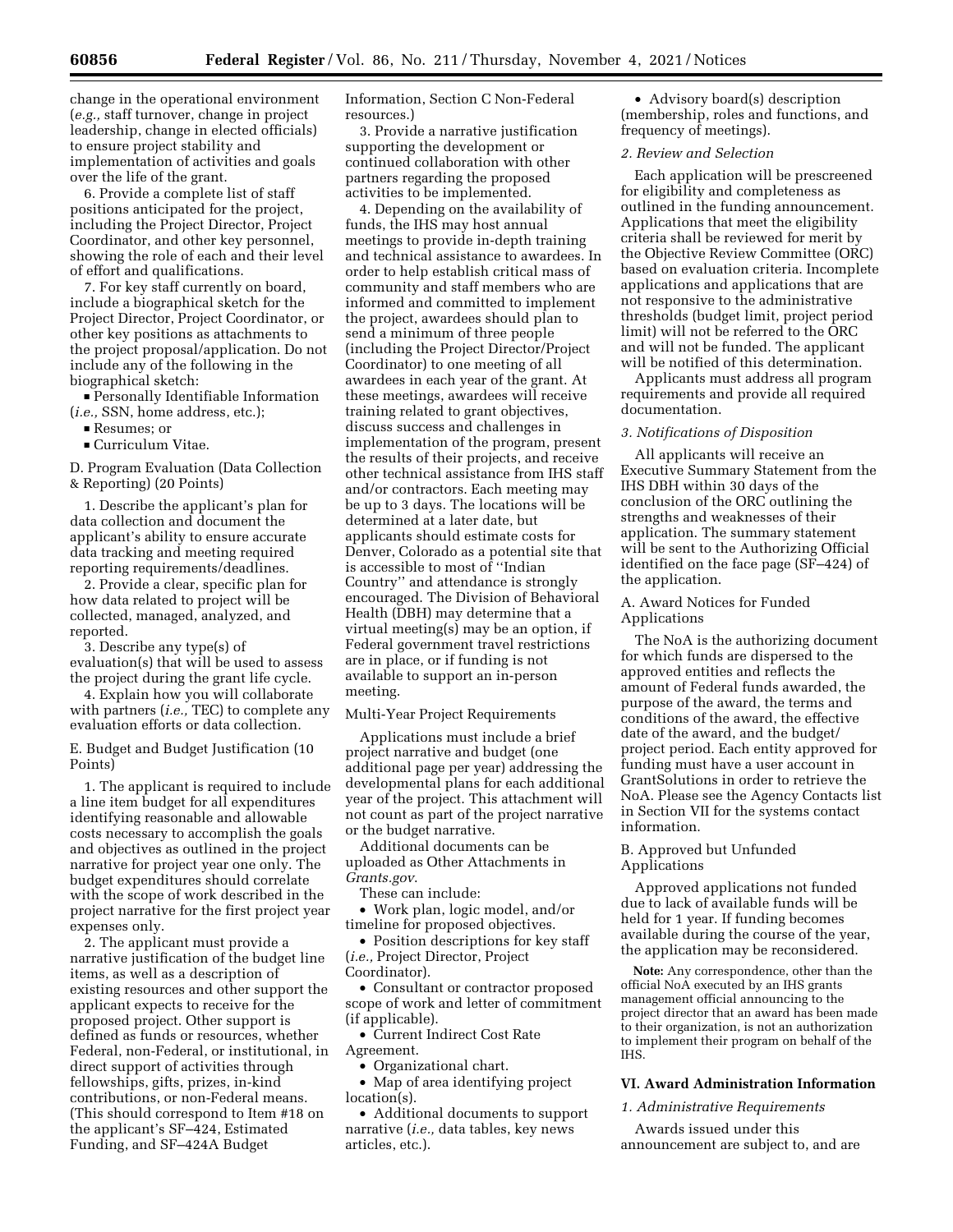administered in accordance with, the following regulations and policies:

A. The Criteria as Outlined in This Program Announcement

B. Administrative Regulations for Grants

• Uniform Administrative Requirements, Cost Principles, and Audit Requirements for HHS Awards currently in effect or implemented during the period of award, other Department regulations and policies in effect at the time of award, and applicable statutory provisions. At the time of publication, this includes 45 CFR part 75, at *[https://www.govinfo.gov/](https://www.govinfo.gov/content/pkg/CFR-2020-title45-vol1/pdf/CFR-2020-title45-vol1-part75.pdf) [content/pkg/CFR-2020-title45-vol1/pdf/](https://www.govinfo.gov/content/pkg/CFR-2020-title45-vol1/pdf/CFR-2020-title45-vol1-part75.pdf) [CFR-2020-title45-vol1-part75.pdf.](https://www.govinfo.gov/content/pkg/CFR-2020-title45-vol1/pdf/CFR-2020-title45-vol1-part75.pdf)* 

• Please review all HHS regulatory provisions for Termination at 45 CFR 75.372, at *[https://www.ecfr.gov/cgi-bin/](https://www.ecfr.gov/cgi-bin/retrieveECFR?gp&SID=2970eec67399fab1413ede53d7895d99&mc=true&n=pt45.1.75&r=PART&ty=HTML&se45.1.75_1372#se45.1.75_1372) [retrieveECFR?gp&SID=2970eec67](https://www.ecfr.gov/cgi-bin/retrieveECFR?gp&SID=2970eec67399fab1413ede53d7895d99&mc=true&n=pt45.1.75&r=PART&ty=HTML&se45.1.75_1372#se45.1.75_1372) [399fab1413ede5](https://www.ecfr.gov/cgi-bin/retrieveECFR?gp&SID=2970eec67399fab1413ede53d7895d99&mc=true&n=pt45.1.75&r=PART&ty=HTML&se45.1.75_1372#se45.1.75_1372) [3d7895d99&mc=true&](https://www.ecfr.gov/cgi-bin/retrieveECFR?gp&SID=2970eec67399fab1413ede53d7895d99&mc=true&n=pt45.1.75&r=PART&ty=HTML&se45.1.75_1372#se45.1.75_1372) [amp;n=pt45.1.75&](https://www.ecfr.gov/cgi-bin/retrieveECFR?gp&SID=2970eec67399fab1413ede53d7895d99&mc=true&n=pt45.1.75&r=PART&ty=HTML&se45.1.75_1372#se45.1.75_1372) [amp;r=PART&ty=](https://www.ecfr.gov/cgi-bin/retrieveECFR?gp&SID=2970eec67399fab1413ede53d7895d99&mc=true&n=pt45.1.75&r=PART&ty=HTML&se45.1.75_1372#se45.1.75_1372) [HTML&se45.1.75](https://www.ecfr.gov/cgi-bin/retrieveECFR?gp&SID=2970eec67399fab1413ede53d7895d99&mc=true&n=pt45.1.75&r=PART&ty=HTML&se45.1.75_1372#se45.1.75_1372)*\_*1372#se45.1.75*\_ *[1372.](https://www.ecfr.gov/cgi-bin/retrieveECFR?gp&SID=2970eec67399fab1413ede53d7895d99&mc=true&n=pt45.1.75&r=PART&ty=HTML&se45.1.75_1372#se45.1.75_1372)* 

### C. Grants Policy

• HHS Grants Policy Statement, Revised January 2007, at *[https://](https://www.hhs.gov/sites/default/files/grants/grants/policies-regulations/hhsgps107.pdf) [www.hhs.gov/sites/default/files/grants/](https://www.hhs.gov/sites/default/files/grants/grants/policies-regulations/hhsgps107.pdf) [grants/policies-regulations/](https://www.hhs.gov/sites/default/files/grants/grants/policies-regulations/hhsgps107.pdf)  [hhsgps107.pdf.](https://www.hhs.gov/sites/default/files/grants/grants/policies-regulations/hhsgps107.pdf)* 

#### D. Cost Principles

• Uniform Administrative Requirements for HHS Awards, ''Cost Principles,'' located at 45 CFR part 75 subpart E.

## E. Audit Requirements

• Uniform Administrative Requirements for HHS Awards, ''Audit Requirements,'' located at 45 CFR part 75 subpart F.

F. As of August 13, 2020, 2 CFR 200 was updated to include a prohibition on certain telecommunications and video surveillance services or equipment. This prohibition is described in 2 CFR 200.216. This will also be described in the terms and conditions of every IHS grant and cooperative agreement awarded on or after August 13, 2020.

## *2. Indirect Costs*

This section applies to all recipients that request reimbursement of indirect costs (IDC) in their application budget. In accordance with HHS Grants Policy Statement, Part II–27, the IHS requires applicants to obtain a current IDC rate agreement and submit it to the DGM prior to the DGM issuing an award. The rate agreement must be prepared in accordance with the applicable cost principles and guidance as provided by

the cognizant agency or office. A current rate covers the applicable grant activities under the current award's budget period. If the current rate agreement is not on file with the DGM at the time of award, the IDC portion of the budget will be restricted. The restrictions remain in place until the current rate agreement is provided to the DGM.

Per 45 CFR 75.414(f) Indirect (F&A) costs, ''any non-Federal entity (NFE) [*i.e.*, applicant] that has never received a negotiated indirect cost rate, . . . may elect to charge a de minimis rate of 10 percent of modified total direct costs which may be used indefinitely. As described in Section 75.403, costs must be consistently charged as either indirect or direct costs, but may not be double charged or inconsistently charged as both. If chosen, this methodology once elected must be used consistently for all Federal awards until such time as the NFE chooses to negotiate for a rate, which the NFE may apply to do at any time.''

Electing to charge a de minimis rate of 10 percent only applies to applicants that have never received an approved negotiated indirect cost rate from HHS or another cognizant federal agency. Applicants awaiting approval of their indirect cost proposal may request the 10 percent de minimis rate. When the applicant chooses this method, costs included in the indirect cost pool must not be charged as direct costs to the grant.

Available funds are inclusive of direct and appropriate indirect costs. Approved indirect funds are awarded as part of the award amount, and no additional funds will be provided.

Generally, IDC rates for IHS grantees are negotiated with the Division of Cost Allocation at *<https://rates.psc.gov/>* or the Department of the Interior (Interior Business Center) at *[https://ibc.doi.gov/](https://ibc.doi.gov/ICS/tribal) [ICS/tribal.](https://ibc.doi.gov/ICS/tribal)* For questions regarding the indirect cost policy, please call the Grants Management Specialist listed under ''Agency Contacts'' or the main DGM office at (301) 443–5204.

#### *3. Reporting Requirements*

The grantee must submit required reports consistent with the applicable deadlines. Failure to submit required reports within the time allowed may result in suspension or termination of an active grant, withholding of additional awards for the project, or other enforcement actions such as withholding of payments or converting to the reimbursement method of payment. Continued failure to submit required reports may result in the imposition of special award provisions and/or the non-funding or non-award of other eligible projects or activities. This requirement applies whether the delinquency is attributable to the failure of the awardee organization or the individual responsible for preparation of the reports. Per DGM policy, all reports must be submitted electronically by attaching them as a ''Grant Note'' in GrantSolutions. Personnel responsible for submitting reports will be required to obtain a login and password for GrantSolutions. Please see the Agency Contacts list in section VII for the systems contact information.

The reporting requirements for this program are noted below.

### A. Progress Reports

Program progress reports are required annually. The progress reports are due within 30 days after the reporting period ends (specific dates will be listed in the NoA Terms and Conditions). These reports must include a brief comparison of actual accomplishments to the goals established for the period, a summary of progress to date or, if applicable, provide sound justification for the lack of progress, and other pertinent information as required. A final report must be submitted within 90 days of expiration of the period of performance and must provide a comprehensive summary of accomplishments and outcomes relative to each of the stated goals and objectives over the period of performance.

## B. Financial Reports

Federal Cash Transaction Reports are due 30 days after the close of every calendar quarter to the Payment Management Services at *[https://](https://pms.psc.gov) [pms.psc.gov.](https://pms.psc.gov)* Failure to submit timely reports may result in adverse award actions blocking access to funds.

Federal Financial Reports are due 30 days after the end of each budget period, and a final report is due 90 days after the end of the Period of Performance. Grantees are responsible and accountable for reporting accurate information on all required reports: The Progress Reports, the Federal Cash Transaction Report, and the Federal Financial Report.

### C. Data Collection and Reporting

All grantees will be required to collect and report data pertaining to activities, processes, and outcomes via the IHS Behavioral Health Reporting Portal (BHRP), within 30 days after the budget period ends for each project year (specific dates will be listed in the NoA Terms and Conditions). The BHRP will be open to project staff on a 24 hour per day/7 day per week basis for the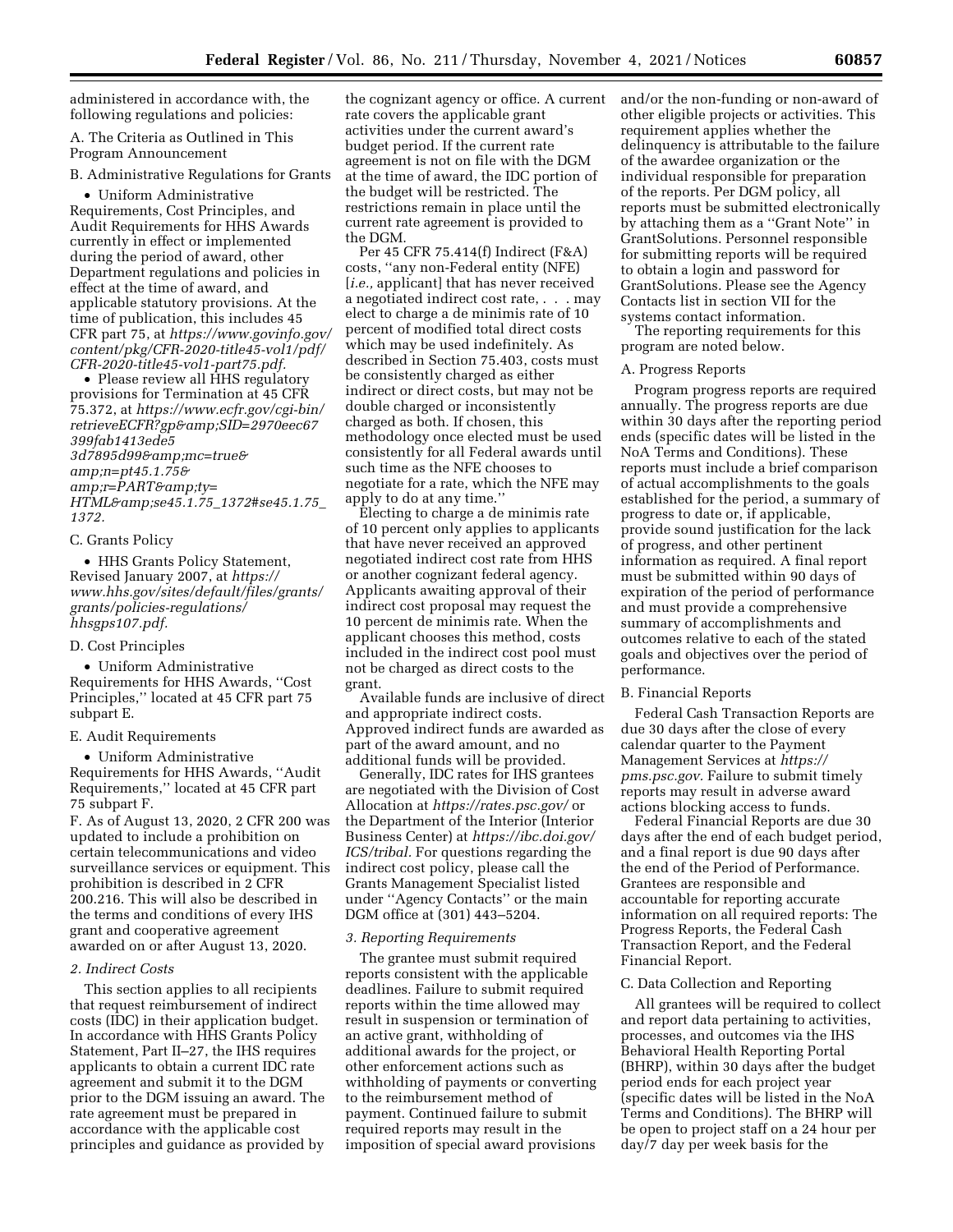duration of each reporting period. Technical assistance for web-based data entry will be timely and readily available to awardees by assigned DBH staff. In addition to the annual progress reports, the IHS will compile and provide aggregate program statistics from data available in the National Data Warehouse (NDW). The IHS will use NDW data related to substance abuse prevention, treatment, and aftercare services, including associated community-level health care facility data as a method to monitor outcomes and impact of grant activities.

D. Federal Sub-Award Reporting System (FSRS)

This award may be subject to the Transparency Act sub-award and executive compensation reporting requirements of 2 CFR part 170.

The Transparency Act requires the OMB to establish a single searchable database, accessible to the public, with information on financial assistance awards made by Federal agencies. The Transparency Act also includes a requirement for recipients of Federal grants to report information about firsttier sub-awards and executive compensation under Federal assistance awards. The IHS has implemented a Term of Award into all IHS Standard Terms and Conditions, NoAs, and funding announcements regarding the FSRS reporting requirement. This IHS Term of Award is applicable to all IHS grant and cooperative agreements issued on or after October 1, 2010, with a \$25,000 sub-award obligation threshold met for any specific reporting period. For the full IHS award term implementing this requirement and additional award applicability information, visit the DGM Grants Management website at *[https://](https://www.ihs.gov/dgm/policytopics/) [www.ihs.gov/dgm/policytopics/.](https://www.ihs.gov/dgm/policytopics/)* 

E. Compliance With Executive Order 13166 Implementation of Services Accessibility Provisions for All Grant Application Packages and Funding Opportunity Announcements

Should you successfully compete for an award, recipients of Federal financial assistance (FFA) from HHS must administer their programs in compliance with Federal civil rights laws that prohibit discrimination on the basis of race, color, national origin, disability, age and, in some circumstances, religion, conscience, and sex (including gender identity, sexual orientation, and pregnancy). This includes ensuring programs are accessible to persons with limited English proficiency and persons with disabilities. The HHS Office for Civil

Rights provides guidance on complying with civil rights laws enforced by HHS. Please see *[https://www.hhs.gov/civil](https://www.hhs.gov/civil-rights/for-providers/provider-obligations/index.html)[rights/for-providers/provider](https://www.hhs.gov/civil-rights/for-providers/provider-obligations/index.html)[obligations/index.html](https://www.hhs.gov/civil-rights/for-providers/provider-obligations/index.html)* and *[https://](https://www.hhs.gov/civil-rights/for-individuals/nondiscrimination/index.html) [www.hhs.gov/civil-rights/for](https://www.hhs.gov/civil-rights/for-individuals/nondiscrimination/index.html)[individuals/nondiscrimination/](https://www.hhs.gov/civil-rights/for-individuals/nondiscrimination/index.html)  [index.html.](https://www.hhs.gov/civil-rights/for-individuals/nondiscrimination/index.html)* 

• Recipients of FFA must ensure that their programs are accessible to persons with limited English proficiency. For guidance on meeting your legal obligation to take reasonable steps to ensure meaningful access to your programs or activities by limited English proficiency individuals, see *[https://](https://www.hhs.gov/civil-rights/for-individuals/special-topics/limited-english-proficiency/fact-sheet-guidance/index.html) [www.hhs.gov/civil-rights/for](https://www.hhs.gov/civil-rights/for-individuals/special-topics/limited-english-proficiency/fact-sheet-guidance/index.html)[individuals/special-topics/limited](https://www.hhs.gov/civil-rights/for-individuals/special-topics/limited-english-proficiency/fact-sheet-guidance/index.html)[english-proficiency/fact-sheet-guidance/](https://www.hhs.gov/civil-rights/for-individuals/special-topics/limited-english-proficiency/fact-sheet-guidance/index.html)  [index.html](https://www.hhs.gov/civil-rights/for-individuals/special-topics/limited-english-proficiency/fact-sheet-guidance/index.html)* and *[https://www.lep.gov.](https://www.lep.gov)* 

• For information on your specific legal obligations for serving qualified individuals with disabilities, including reasonable modifications and making services accessible to them, see *[https://](https://www.hhs.gov/ocr/civilrights/understanding/disability/index.html)  [www.hhs.gov/ocr/civilrights/](https://www.hhs.gov/ocr/civilrights/understanding/disability/index.html) [understanding/disability/index.html.](https://www.hhs.gov/ocr/civilrights/understanding/disability/index.html)* 

• HHS funded health and education programs must be administered in an environment free of sexual harassment. See *[https://www.hhs.gov/civil-rights/for](https://www.hhs.gov/civil-rights/for-individuals/sex-discrimination/index.html)[individuals/sex-discrimination/](https://www.hhs.gov/civil-rights/for-individuals/sex-discrimination/index.html) [index.html.](https://www.hhs.gov/civil-rights/for-individuals/sex-discrimination/index.html)* 

• For guidance on administering your program in compliance with applicable Federal religious nondiscrimination laws and applicable Federal conscience protection and associated antidiscrimination laws, see *[https://](https://www.hhs.gov/conscience/conscience-protections/index.html) [www.hhs.gov/conscience/conscience](https://www.hhs.gov/conscience/conscience-protections/index.html)[protections/index.html](https://www.hhs.gov/conscience/conscience-protections/index.html)* and *[https://](https://www.hhs.gov/conscience/religious-freedom/index.html) [www.hhs.gov/conscience/religious](https://www.hhs.gov/conscience/religious-freedom/index.html)[freedom/index.html.](https://www.hhs.gov/conscience/religious-freedom/index.html)* 

F. Federal Awardee Performance and Integrity Information System (FAPIIS)

The IHS is required to review and consider any information about the applicant that is in the FAPIIS at *<https://www.fapiis.gov>* before making any award in excess of the simplified acquisition threshold (currently \$250,000) over the period of performance. An applicant may review and comment on any information about itself that a Federal awarding agency previously entered. The IHS will consider any comments by the applicant, in addition to other information in FAPIIS, in making a judgment about the applicant's integrity, business ethics, and record of performance under Federal awards when completing the review of risk posed by applicants, as described in 45 CFR 75.205.

As required by 45 CFR part 75 Appendix XII of the Uniform Guidance, NFEs are required to disclose in FAPIIS

any information about criminal, civil, and administrative proceedings, and/or affirm that there is no new information to provide. This applies to NFEs that receive Federal awards (currently active grants, cooperative agreements, and procurement contracts) greater than \$10,000,000 for any period of time during the period of performance of an award/project.

### Mandatory Disclosure Requirements

As required by 2 CFR part 200 of the Uniform Guidance, and the HHS implementing regulations at 45 CFR part 75, the IHS must require an NFE or an applicant for a Federal award to disclose, in a timely manner, in writing to the IHS or pass-through entity all violations of Federal criminal law involving fraud, bribery, or gratuity violations potentially affecting the Federal award.

All applicants and recipients must disclose, in a timely manner, in writing to the IHS and to the HHS Office of Inspector General all information related to violations of Federal criminal law involving fraud, bribery, or gratuity violations potentially affecting the Federal award. 45 CFR 75.113.

Disclosures must be sent in writing to: U.S. Department of Health and Human Services, Indian Health Service, Division of Grants Management, ATTN: Paul Gettys, Acting Director, 5600 Fishers Lane, Mail Stop: 09E70, Rockville, MD 20857 (Include ''Mandatory Grant Disclosures'' in subject line), Office: (301) 443–5204, Fax: (301) 594–0899, *Email: [Paul.Gettys@ihs.gov](mailto:Paul.Gettys@ihs.gov)*.

### *AND*

U.S. Department of Health and Human Services, Office of Inspector General, ATTN: Mandatory Grant Disclosures, Intake Coordinator, 330 Independence Avenue SW, Cohen Building, Room 5527, Washington, DC 20201, URL: *[https://oig.hhs.gov/fraud/](https://oig.hhs.gov/fraud/report-fraud/) [report-fraud/](https://oig.hhs.gov/fraud/report-fraud/)* (Include ''Mandatory Grant Disclosures'' in subject line), Fax: (202) 205–0604 (Include ''Mandatory Grant Disclosures'' in subject line) or Email: *[MandatoryGranteeDisclosures@](mailto:MandatoryGranteeDisclosures@oig.hhs.gov) [oig.hhs.gov](mailto:MandatoryGranteeDisclosures@oig.hhs.gov)*.

Failure to make required disclosures can result in any of the remedies described in 45 CFR 75.371 Remedies for noncompliance, including suspension or debarment (see 2 CFR part 180 and 2 CFR part 376).

#### **VII. Agency Contacts**

1. Questions on the programmatic issues may be directed to: Audrey Solimon, Public Health Analyst, Indian Health Service, Division of Behavioral